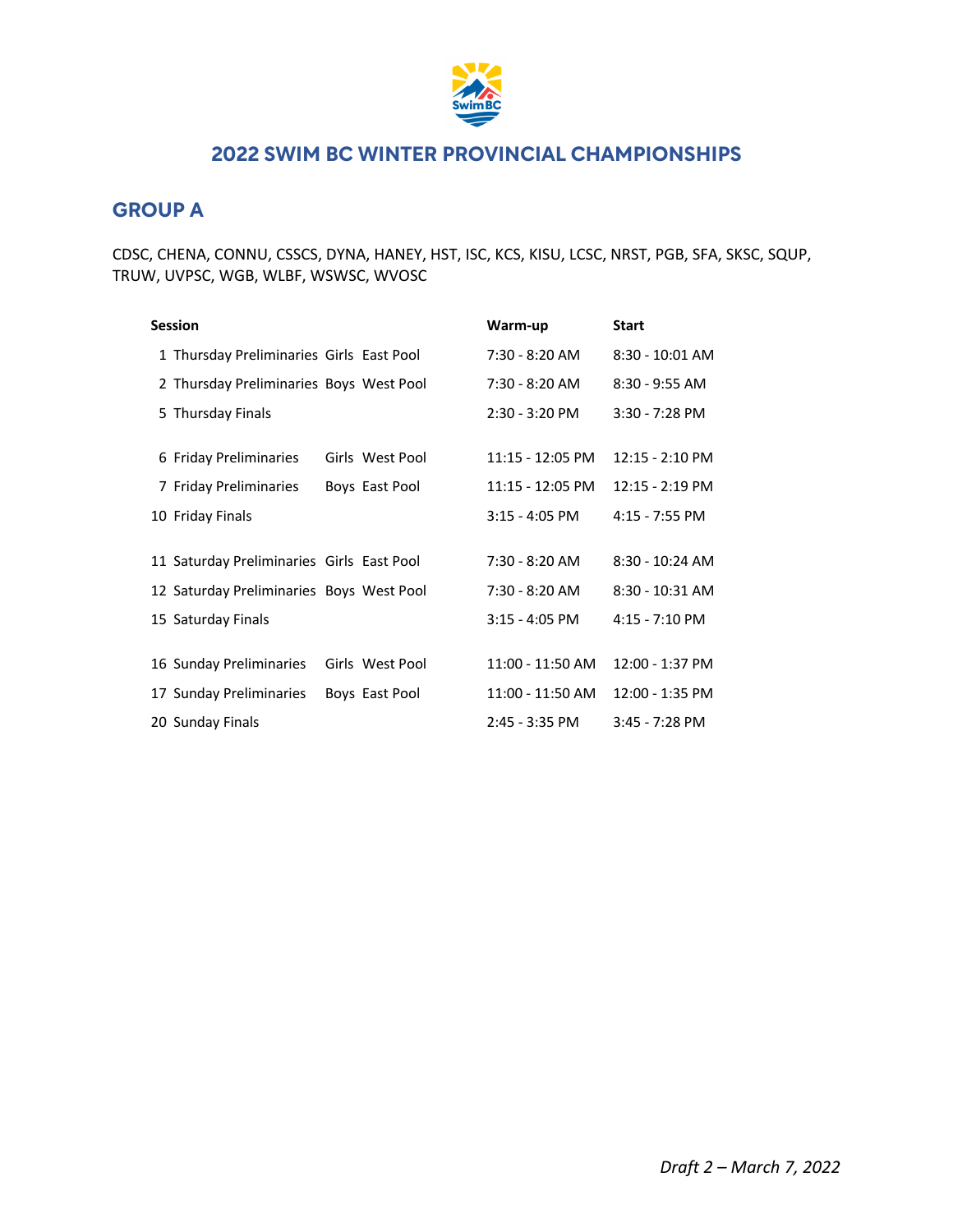

# **GROUP A – SESSION TIME OUTS**

| Session #1 - Thursday, March $10^{th}$<br><b>Women East Pool</b> |                                    | Warm-up:<br>Racing: | $7:30 - 7:50$ AM<br>8:30 - 10:01 AM |                   |
|------------------------------------------------------------------|------------------------------------|---------------------|-------------------------------------|-------------------|
| Round                                                            | Event                              | <b>Entries</b>      | <b>Heats</b>                        | <b>Starts At</b>  |
| Prelims                                                          | 1 Girls 200 Freestyle              | 81                  | 11                                  | 8:30 AM           |
| Prelims                                                          | 3 Girls 100 Backstroke             | 69                  | 9                                   | 9:03 AM           |
| Prelims                                                          | 5 Girls 200 Butterfly              | 36                  | 5                                   | 9:20 AM           |
| Prelims                                                          | 7 Girls 50 Breaststroke            | 52                  | 7                                   | $9:36$ AM         |
| Finals                                                           | 49 Girls 10 - 12 4 X 50 Free Relay | 6                   | 1                                   | 9:44 AM           |
| Finals                                                           | 51 Girls 13 - 14 4 X 50 Free Relay | 13                  | 2                                   | 9:47 AM           |
| Finals                                                           | 53 Girls 15 - 17 4 X 50 Free Relay | 13                  | 2                                   | 9:53 AM           |
| Finals                                                           | 55 Girls 18 & O 4 X 50 Free Relay  | 2                   | 1                                   | $9:58 \text{ AM}$ |
|                                                                  | Swimmer Count for Warm-ups: 158    |                     |                                     |                   |
|                                                                  | Entry / Heat Totals:               | 272                 | 38                                  |                   |
|                                                                  | <b>Finish Time</b>                 |                     |                                     | 10:01 AM          |
|                                                                  |                                    |                     |                                     |                   |
|                                                                  |                                    |                     |                                     |                   |

Session #2 – Thursday, March 10<sup>th</sup> and March Warm-up: 7:30 - 7:50 AM Men West Pool **Mentally Racing:** 8:30 – 9:55 AM

| Round          | Event                             | <b>Entries</b> | <b>Heats</b> | <b>Starts At</b>    |
|----------------|-----------------------------------|----------------|--------------|---------------------|
| <b>Prelims</b> | 2 Boys 200 Freestyle              | 63             | 8            | $8:30$ AM           |
| Prelims        | 4 Boys 100 Backstroke             | 64             | 8            | $8:52 \, \text{AM}$ |
| Prelims        | 6 Boys 200 Butterfly              | 41             | 6            | $9:07$ AM           |
| Prelims        | 8 Boys 50 Breaststroke            | 87             | 11           | $9:25$ AM           |
| <b>Finals</b>  | 50 Boys 10 - 12 4 X 50 Free Relay | 5              | $\mathbf{1}$ | $9:37$ AM           |
| <b>Finals</b>  | 52 Boys 13 - 14 4 X 50 Free Relay | 8              | $\mathbf{1}$ | $9:41$ AM           |
| <b>Finals</b>  | 54 Boys 15 - 17 4 X 50 Free Relay | 20             | 3            | $9:44$ AM           |
| <b>Finals</b>  | 56 Boys 18 & O 4 X 50 Free Relay  | 4              | $\mathbf{1}$ | $9:51 \text{ AM}$   |
|                | Swimmer Count for Warm-ups: 187   |                |              |                     |
|                | Entry / Heat Totals:              | 292            | 39           |                     |
|                | Finish Time                       |                |              | $9:55$ AM           |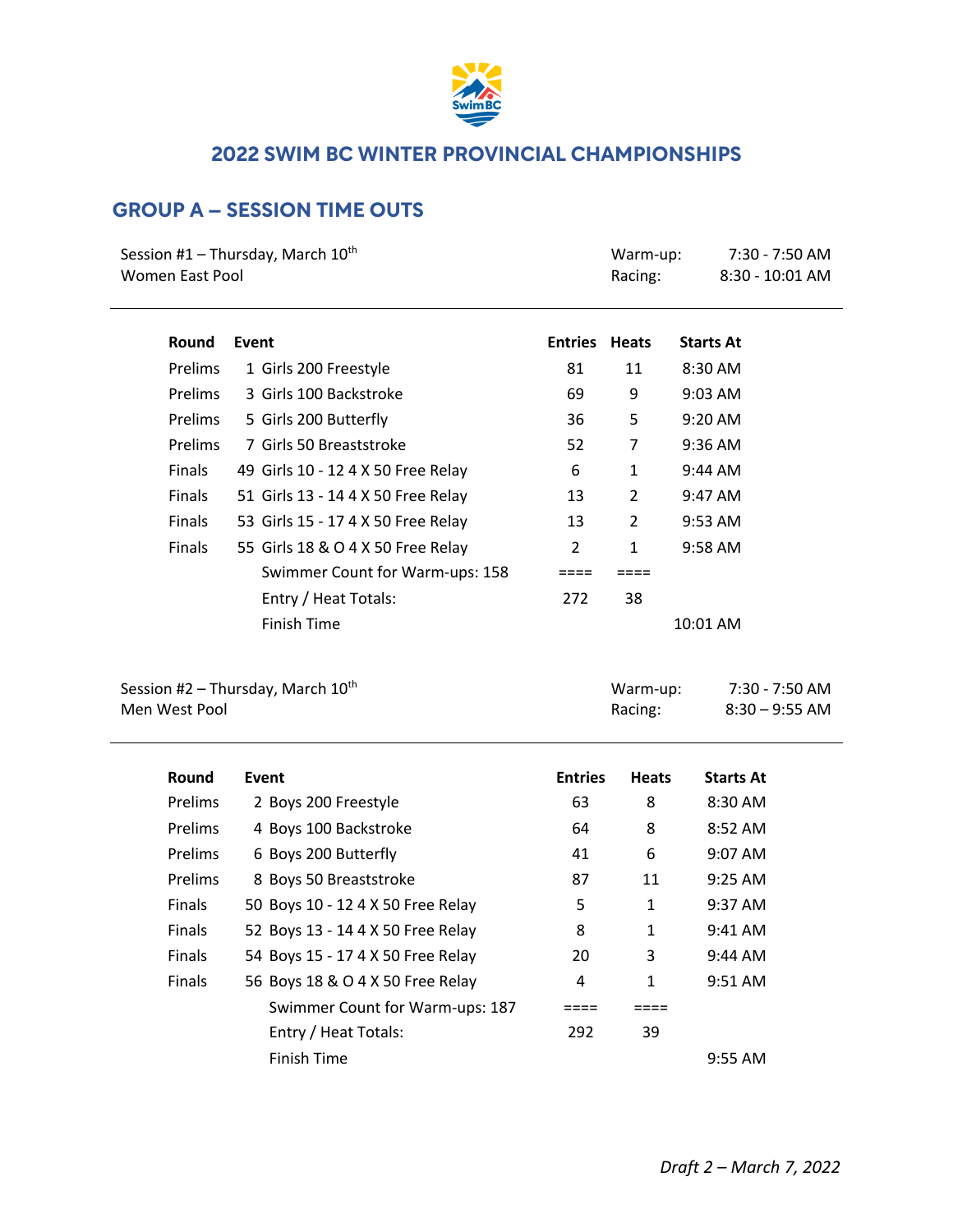

# **GROUP A & B – SESSION TIME OUTS**

| Session #5 - Thursday, March 10 <sup>th</sup><br><b>Finals Session</b> |       |                                             | Warm-up:<br>Racing: |              | $2:30 - 3:20$ PM<br>$3:30 - 7:28$ PM |  |
|------------------------------------------------------------------------|-------|---------------------------------------------|---------------------|--------------|--------------------------------------|--|
| Round                                                                  | Event |                                             | <b>Entries</b>      | <b>Heats</b> | <b>Starts At</b>                     |  |
| <b>Finals</b>                                                          |       | 1 Girls 200 Freestyle                       | 32                  | 4            | 3:30 PM                              |  |
| <b>Finals</b>                                                          |       | 2 Boys 200 Freestyle                        | 32                  | 4            | 3:43 PM                              |  |
| <b>Finals</b>                                                          |       | 3 Girls 100 Backstroke                      | 32                  | 4            | 3:55 PM                              |  |
| <b>Finals</b>                                                          |       | 4 Boys 100 Backstroke                       | 32                  | 4            | 4:04 PM                              |  |
| <b>Finals</b>                                                          |       | 101 Girls 50 Multi-Class Para 50 Back       | 0                   | 0            | 4:13 PM                              |  |
| <b>Finals</b>                                                          |       | 201 Girls 100 Multi-Class Para 100 Back     | $\overline{2}$      | 1            | 4:13 PM                              |  |
| <b>Finals</b>                                                          |       | 102 Boys 50 Multi-Class Para 50 Back        | $\Omega$            | 0            | 4:16 PM                              |  |
| <b>Finals</b>                                                          |       | 202 Boys 50 Multi-Class Para 100 Back       | 3                   | $\mathbf{1}$ | 4:16 PM                              |  |
| <b>Finals</b>                                                          |       | 5 Girls 200 Butterfly                       | 32                  | 4            | 4:19 PM                              |  |
| <b>Finals</b>                                                          |       | 6 Boys 200 Butterfly                        | 32                  | 4            | 4:33 PM                              |  |
| <b>Finals</b>                                                          |       | 7 Girls 50 Breaststroke                     | 32                  | 4            | 4:46 PM                              |  |
| <b>Finals</b>                                                          |       | 8 Boys 50 Breaststroke                      | 32                  | 4            | 4:52 PM                              |  |
| <b>Finals</b>                                                          |       | 103 Girls Multi-Class Para 200 Free         | $\mathbf{1}$        | $\mathbf{1}$ | 4:58 PM                              |  |
| <b>Finals</b>                                                          |       | 203 Girls Multi-Class Para 400 Free         | 0                   | 0            | 5:02 PM                              |  |
| <b>Finals</b>                                                          |       | 104 Boys Multi-Class Para 200 Free          | 2                   | 1            | 5:02 PM                              |  |
| <b>Finals</b>                                                          |       | 204 Boys Multi-Class Para 400 Free          | 1                   | 1            | 5:05 PM                              |  |
| <b>Timed Finals</b>                                                    |       | 9 Girls 10 - 12 800 Freestyle               | 8                   | $\mathbf{1}$ | 5:14 PM                              |  |
| <b>Timed Finals</b>                                                    |       | 10 Boys 10 - 12 800 Freestyle               | 8                   | $\mathbf{1}$ | 5:26 PM                              |  |
| <b>Timed Finals</b>                                                    |       | 9 Girls 13 - 14 800 Freestyle               | 8                   | 1            | 5:37 PM                              |  |
| <b>Timed Finals</b>                                                    |       | 10 Boys 13 - 14 800 Freestyle               | 8                   | $\mathbf{1}$ | 5:49 PM                              |  |
| <b>Timed Finals</b>                                                    |       | 11 Girls 18 & Over 1500 Freestyle           | 3                   | 1            | 6:00 PM                              |  |
| <b>Timed Finals</b>                                                    |       | 12 Boys 18 & Over 1500 Freestyle            | 5                   | 1            | 6:20 PM                              |  |
| <b>Timed Finals</b>                                                    |       | 9 Girls 10 - 14 800 Freestyle (2 per Lane*) | 21                  | 3            | 6:40 PM                              |  |
| <b>Timed Finals</b>                                                    |       | 10 Boys 10 - 14 800 Freestyle (2 per Lane*) | 22                  | 3            | 7:04 PM                              |  |
|                                                                        |       | Swimmer Count for Warm-ups: 254             | $====$              | $====$       |                                      |  |
|                                                                        |       | Entry / Heat Totals:                        | 305                 | 35           |                                      |  |
|                                                                        |       | <b>Finish Time</b>                          |                     |              | 7:28 PM                              |  |

*\* Alternating one heat of girls two per lane, then one heat of boys two per lane.*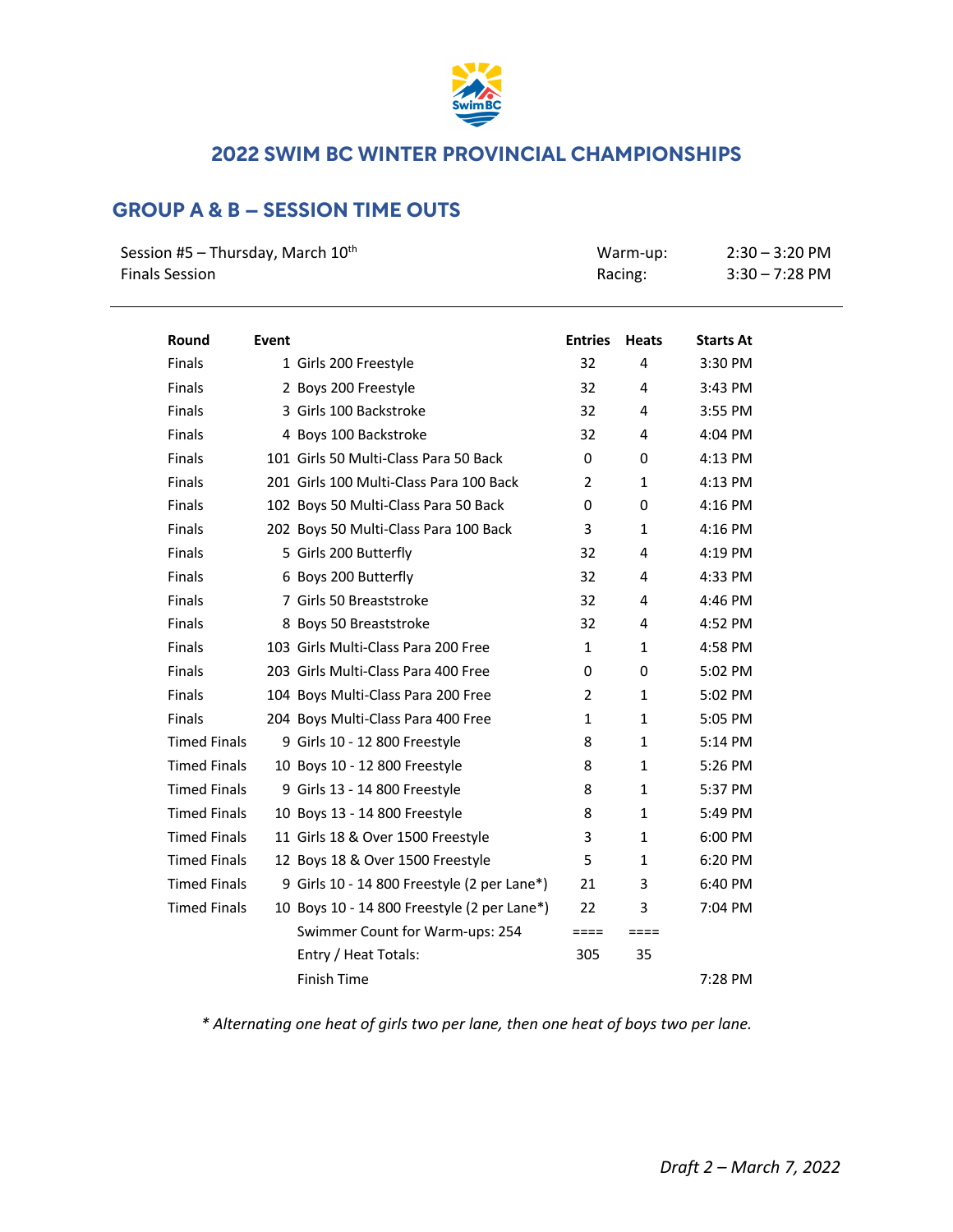

# **GROUP A – SESSION TIME OUTS**

| Session #6 – Friday, March $11^{\text{th}}$ |                                      |                | Warm-up:       | $11:15 - 12:05$ PM |
|---------------------------------------------|--------------------------------------|----------------|----------------|--------------------|
| Women West Pool                             |                                      |                | Racing:        | $12:15 - 2:10$ PM  |
|                                             |                                      |                |                |                    |
| Round Event                                 |                                      | <b>Entries</b> | <b>Heats</b>   | <b>Starts At</b>   |
| Prelims                                     | 13 Girls 100 Freestyle               | 86             | 11             | 12:15 PM           |
| Prelims                                     | 15 Girls 200 Breaststroke            | 53             | 7              | 12:33 PM           |
| Prelims                                     | 17 Girls 10 - 14 400 Freestyle       | 32             | 4              | 12:58 PM           |
| Prelims                                     | 19 Girls 15 & Over 400 IM            | 18             | 3              | 1:20 PM            |
| <b>Prelims</b>                              | 21 Girls 50 Backstroke               | 69             | 9              | 1:38 PM            |
| Finals                                      | 57 Girls 10 - 12 4 X 50 Medley Relay | 5              | $\mathbf{1}$   | 1:50 PM            |
| Finals                                      | 59 Girls 13 - 14 4 X 50 Medley Relay | 12             | $\overline{2}$ | 1:53 PM            |
| Finals                                      | 61 Girls 15 - 17 4 X 50 Medley Relay | 13             | 2              | 1:59 PM            |
| Finals                                      | 63 Girls 18 & O 4 X 50 Medley Relay  | 3              | $\mathbf{1}$   | 2:05 PM            |
|                                             | Swimmer Count for Warm-ups: 158      | ====           | ====           |                    |
|                                             | Entry / Heat Totals:                 | 291            | 40             |                    |
|                                             | <b>Finish Time</b>                   |                |                | 2:10 PM            |
|                                             |                                      |                |                |                    |
| Session #7 – Friday, March $11^{\text{th}}$ |                                      |                | Warm-up:       | $11:15 - 12:05$ PM |
| Men East Pool                               |                                      |                | Racing:        | $12:15 - 2:19$ PM  |

| Round Event   |                                       | <b>Entries</b> | <b>Heats</b> | <b>Starts At</b>  |
|---------------|---------------------------------------|----------------|--------------|-------------------|
|               | Prelims 14 Boys 100 Freestyle         | 100            | 13           | $12:15$ PM        |
|               | Prelims 16 Boys 200 Breaststroke      | 60             | 8            | 12:35 PM          |
|               | Prelims 18 Boys 10 - 14 400 Freestyle | 29             | 4            | $1:02$ PM         |
|               | Prelims 20 Boys 15 & Over 400 IM      | 27             | 4            | $1:24 \text{ PM}$ |
|               | Prelims 22 Boys 50 Backstroke         | 69             | 9            | $1:46$ PM         |
| <b>Finals</b> | 58 Boys 10 - 12 4 X 50 Medley Relay   | 6              | $\mathbf{1}$ | 1:58 PM           |
| <b>Finals</b> | 60 Boys 13 - 14 4 X 50 Medley Relay   | 8              | $\mathbf{1}$ | $2:02$ PM         |
| <b>Finals</b> | 62 Boys 15 - 17 4 X 50 Medley Relay   | 19             | 3            | $2:06$ PM         |
| <b>Finals</b> | 64 Boys 18 & O 4 X 50 Medley Relay    | 5              | $\mathbf{1}$ | $2:15$ PM         |
|               | Swimmer Count for Warm-ups: 189       |                |              |                   |
|               | Entry / Heat Totals:                  | 323            | 44           |                   |
|               | Finish Time                           |                |              | $2:19$ PM         |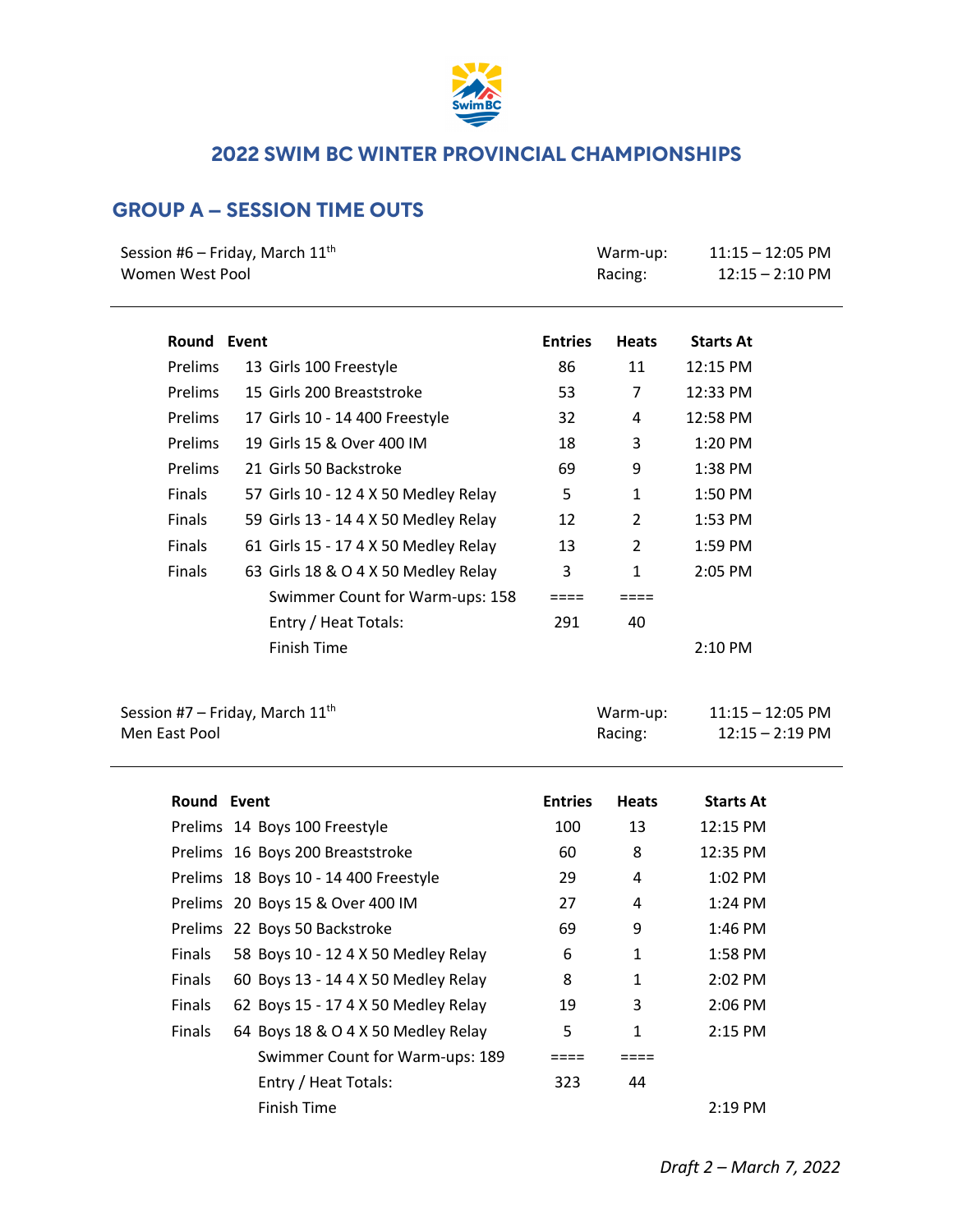

# **GROUP A & B – SESSION TIME OUTS**

| Session #10 – Friday, March $11th$ | Warm-up: | $3:15 - 4:05$ PM |
|------------------------------------|----------|------------------|
| <b>Finals Session</b>              | Racing:  | $4:15 - 7:55$ PM |

| Round               | Event |                                         | <b>Entries</b> | <b>Heats</b>   | <b>Starts At</b> |
|---------------------|-------|-----------------------------------------|----------------|----------------|------------------|
| <b>Finals</b>       |       | 13 Girls 100 Freestyle                  | 32             | 4              | 4:15 PM          |
| <b>Finals</b>       |       | 14 Boys 100 Freestyle                   | 32             | 4              | 4:23 PM          |
| <b>Finals</b>       |       | 105 Girls Multi-Class Para 100 Free     | $\mathbf{1}$   | $\mathbf{1}$   | 4:31 PM          |
| <b>Finals</b>       |       | 106 Boys Multi-Class Para 100 Free      | 3              | $\mathbf{1}$   | 4:33 PM          |
| <b>Finals</b>       |       | 15 Girls 200 Breaststroke               | 0              | 0              | 4:35 PM          |
| <b>Finals</b>       |       | 16 Boys 200 Breaststroke                | $\overline{2}$ | $\mathbf{1}$   | 4:50 PM          |
| <b>Finals</b>       |       | 17 Girls 10 - 14 400 Freestyle          | 16             | $\overline{2}$ | 5:04 PM          |
| Finals              |       | 18 Boys 10 - 14 400 Freestyle           | 16             | $\overline{2}$ | 5:16 PM          |
| Finals              |       | 19 Girls 15 & Over 400 IM               | 16             | $\overline{2}$ | 5:27 PM          |
| Finals              |       | 20 Boys 15 & Over 400 IM                | 16             | $\overline{2}$ | 5:39 PM          |
| Finals              |       | 107 Girls Multi-Class Para 150 IM       | 0              | 0              | 5:51 PM          |
| <b>Finals</b>       |       | 207 Girls Multi-Class Para 200 IM       | 1              | 1              | 5:51 PM          |
| <b>Finals</b>       |       | 108 Boys Multi-Class Para 150 IM        | 0              | 0              | 5:57 PM          |
| <b>Finals</b>       |       | 208 Boys Multi-Class Para 200 IM        | 3              | $\mathbf{1}$   | 5:57 PM          |
| <b>Finals</b>       |       | 21 Girls 50 Backstroke                  | 32             | 4              | 6:02 PM          |
| <b>Finals</b>       |       | 22 Boys 50 Backstroke                   | 32             | 4              | 6:09 PM          |
| <b>Timed Finals</b> |       | 23 Girls 15 - 17 1500 Free (Fast Heat)  | 8              | $\mathbf{1}$   | 6:15 PM          |
| <b>Timed Finals</b> |       | 24 Boys 15 - 17 1500 Free (Fast Heat)   | 8              | $\mathbf{1}$   | 6:35 PM          |
| <b>Timed Finals</b> |       | 23 Girls 15 - 17 1500 Free (2 per Lane) | 15             | $\overline{2}$ | 6:55 PM          |
| <b>Timed Finals</b> |       | 24 Boys 15 - 17 1500 Free (2 per Lane)  | 24             | 3              | 7:15 PM          |
|                     |       | Swimmer Count for Warm-ups: 221         | $====$         | $====$         |                  |
|                     |       | Entry / Heat Totals:                    | 257            | 21             |                  |
|                     |       | <b>Finish Time</b>                      |                |                | 7:55 PM          |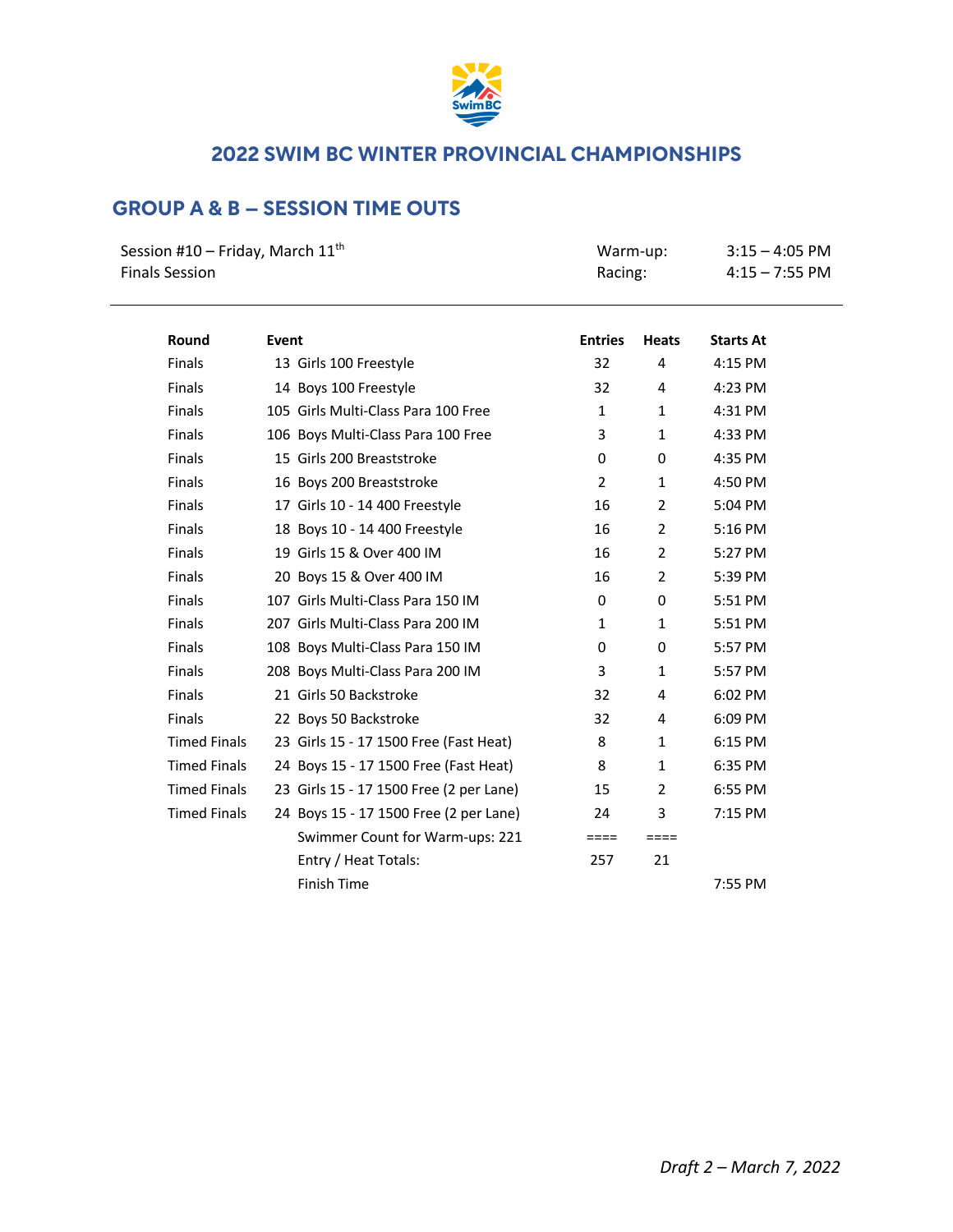

# **GROUP A – SESSION TIME OUTS**

| Session #11 – Saturday, March $12th$                            |                                          |                | Warm-up:            | $7:30 - 8:20$ AM                      |  |
|-----------------------------------------------------------------|------------------------------------------|----------------|---------------------|---------------------------------------|--|
| <b>Women East Pool</b>                                          |                                          |                | Racing:             | $8:30 - 12:24$ AM                     |  |
|                                                                 |                                          |                |                     |                                       |  |
| Round                                                           | Event                                    | <b>Entries</b> | <b>Heats</b>        | <b>Starts At</b>                      |  |
| Prelims                                                         | 25 Girls 10 - 14 400 IM                  | 32             | 4                   | 8:30 AM                               |  |
| Prelims                                                         | 27 Girls 15 & Over 200 IM                | 25             | 4                   | 8:55 AM                               |  |
| Prelims                                                         | 29 Girls 50 Butterfly                    | 92             | 12                  | 9:07 AM                               |  |
| Prelims                                                         | 31 Girls 100 Breaststroke                | 60             | 8                   | 9:20 AM                               |  |
| Prelims                                                         | 33 Girls 15 & Over 400 Freestyle         | 24             | 3                   | 9:35 AM                               |  |
| Finals                                                          | 65 Girls 10 - 12 4 X 100 Freestyle Relay | 5              | $\mathbf{1}$        | 9:51 AM                               |  |
| Finals                                                          | 67 Girls 13 - 14 4 X 100 Freestyle Relay | 12             | $\overline{2}$      | 9:59 AM                               |  |
| Finals                                                          | 69 Girls 15 - 17 4 X 100 Freestyle Relay | 13             | $\overline{2}$      | 10:09 AM                              |  |
| Finals                                                          | 71 Girls 18 & O 4 X 100 Freestyle Relay  | $\overline{2}$ | 1                   | 10:19 AM                              |  |
|                                                                 | Swimmer Count for Warm-ups: 166          | ====           | ====                |                                       |  |
|                                                                 | Entry / Heat Totals:                     | 265            | 37                  |                                       |  |
|                                                                 | Finish Time                              |                |                     | 10:24 AM                              |  |
| Session #12 – Saturday, March $12^{\text{th}}$<br>Men West Pool |                                          |                | Warm-up:<br>Racing: | $7:30 - 8:20$ AM<br>$8:30 - 10:31$ AM |  |

| Round          | Event                                   | <b>Entries</b> | <b>Heats</b> | <b>Starts At</b> |
|----------------|-----------------------------------------|----------------|--------------|------------------|
| <b>Prelims</b> | 26 Boys 10 - 14 400 IM                  | 20             | 3            | 8:30 AM          |
| <b>Prelims</b> | 28 Boys 15 & Over 200 IM                | 41             | 6            | 8:49 AM          |
| <b>Prelims</b> | 30 Boys 50 Butterfly                    | 89             | 12           | $9:06$ AM        |
| <b>Prelims</b> | 32 Boys 100 Breaststroke                | 74             | 10           | $9:18$ AM        |
| <b>Prelims</b> | 34 Boys 15 & Over 400 Freestyle         | 27             | 4            | $9:36$ AM        |
| <b>Finals</b>  | 66 Boys 10 - 12 4 X 100 Freestyle Relay | 5              | 1            | $9:56$ AM        |
| <b>Finals</b>  | 68 Boys 13 - 14 4 X 100 Freestyle Relay | 8              | 1            | 10:04 AM         |
| <b>Finals</b>  | 70 Boys 15 - 17 4 X 100 Freestyle Relay | 19             | 3            | $10:10$ AM       |
| <b>Finals</b>  | 72 Boys 18 & O 4 X 100 Freestyle Relay  | 3              | 1            | $10:24$ AM       |
|                | Swimmer Count for Warm-ups: 180         |                |              |                  |
|                | Entry / Heat Totals:                    | 286            | 41           |                  |
|                | Finish Time                             |                |              | 10:31 AM         |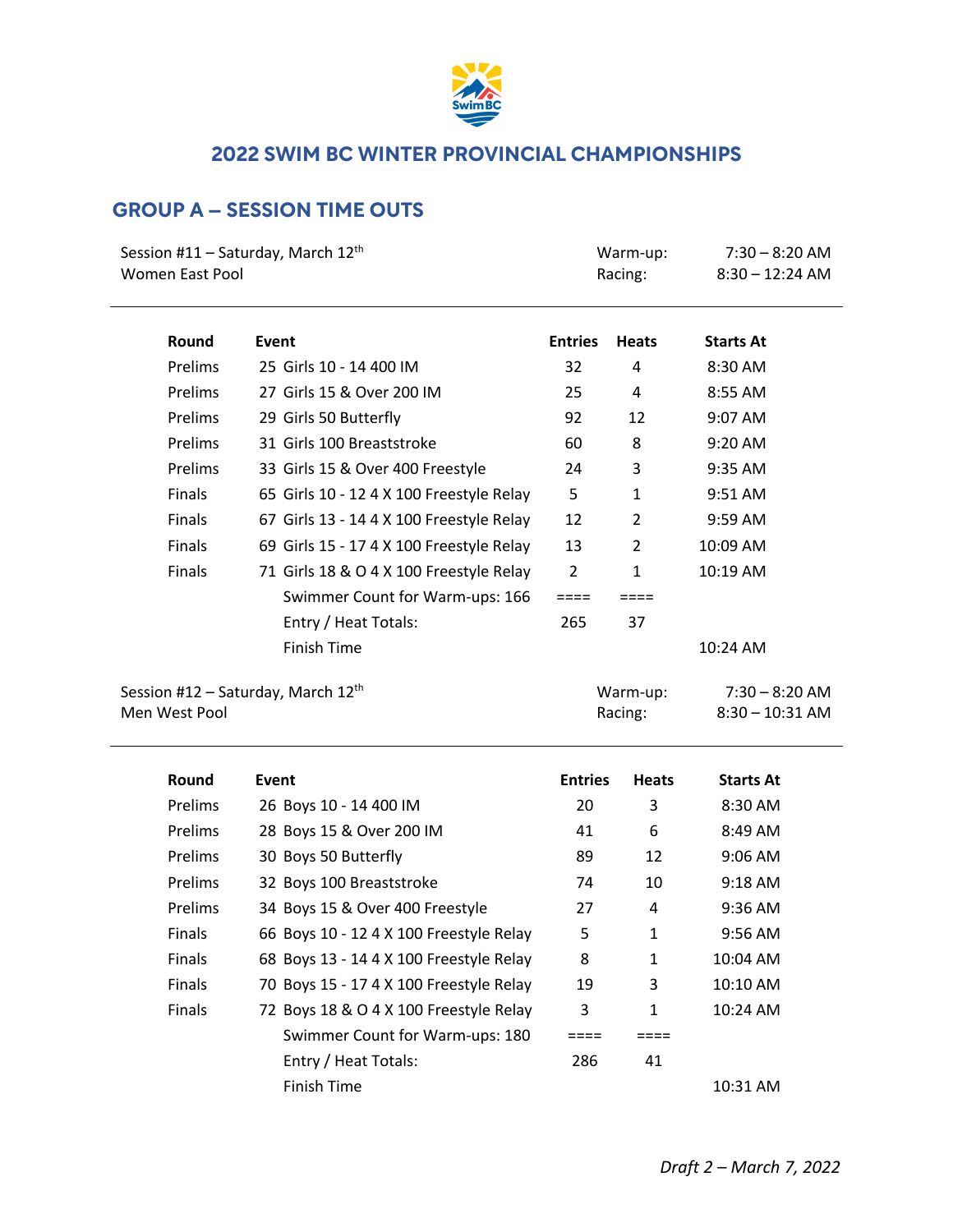

# **GROUP A & B – SESSION TIME OUTS**

| Session #15 – Saturday, March 12 <sup>th</sup> | Warm-up: | $3:15 - 4:05$ PM |
|------------------------------------------------|----------|------------------|
| Finals Session                                 | Racing:  | $4:15 - 7:55$ PM |

| Round               | Event                                  | <b>Entries Heats</b> |                | <b>Starts At</b> |
|---------------------|----------------------------------------|----------------------|----------------|------------------|
| <b>Finals</b>       | 25 Girls 10 - 14 400 IM                | 16                   | $\overline{2}$ | 4:15 PM          |
| <b>Finals</b>       | 26 Boys 10 - 14 400 IM                 | 16                   | $\overline{2}$ | 4:28 PM          |
| <b>Finals</b>       | 27 Girls 15 & Over 200 IM              | 16                   | $\overline{2}$ | 4:41 PM          |
| <b>Finals</b>       | 28 Boys 15 & Over 200 IM               | 16                   | $\overline{2}$ | 4:47 PM          |
| <b>Finals</b>       | 29 Girls 50 Butterfly                  | 32                   | 4              | 4:54 PM          |
| <b>Finals</b>       | 30 Boys 50 Butterfly                   | 32                   | 4              | 4:59 PM          |
| <b>Finals</b>       | 31 Girls 100 Breaststroke              | 32                   | 4              | 5:05 PM          |
| <b>Finals</b>       | 32 Boys 100 Breaststroke               | 32                   | 4              | 5:14 PM          |
| <b>Finals</b>       | 109 Girls Multi-Class Para 50 Breast   | $\mathbf{0}$         | 0              | 5:22 PM          |
| <b>Finals</b>       | 209 Girls Multi-Class Para 100 Breast  | $\mathbf{1}$         | $\mathbf{1}$   | 5:22 PM          |
| <b>Finals</b>       | 110 Boys Multi-Class Para 50 Breast    | $\Omega$             | 0              | 5:26 PM          |
| <b>Finals</b>       | 210 Boys Multi-Class Para 100 Breast   | 3                    | $\mathbf{1}$   | 5:26 PM          |
| <b>Finals</b>       | 33 Girls 15 & Over 400 Freestyle       | 16                   | $\overline{2}$ | 5:28 PM          |
| <b>Finals</b>       | 34 Boys 15 & Over 400 Freestyle        | 16                   | $\overline{2}$ | 5:39 PM          |
| <b>Timed Finals</b> | 35 Girls 13 - 14 1500 Free (Fast Heat) | 8                    | $\mathbf{1}$   | 5:49 PM          |
| <b>Timed Finals</b> | 36 Boys 13 - 14 1500 Free (Fast Heat)  | 8                    | $\mathbf{1}$   | 6:09 PM          |
| <b>Timed Finals</b> | 35 Girls 15 - 17 1500 Free             | 3                    | $\mathbf{1}$   | 6:29 PM          |
| <b>Timed Finals</b> | 36 Boys 15 - 17 1500 Free              | 8                    | $\mathbf{1}$   | 6:49 PM          |
|                     | Swimmer Count for Warm-ups: 181        | $====$               | $====$         |                  |
|                     | Entry / Heat Totals:                   | 255                  | 34             |                  |
|                     | Finish Time                            |                      |                | 7:10 PM          |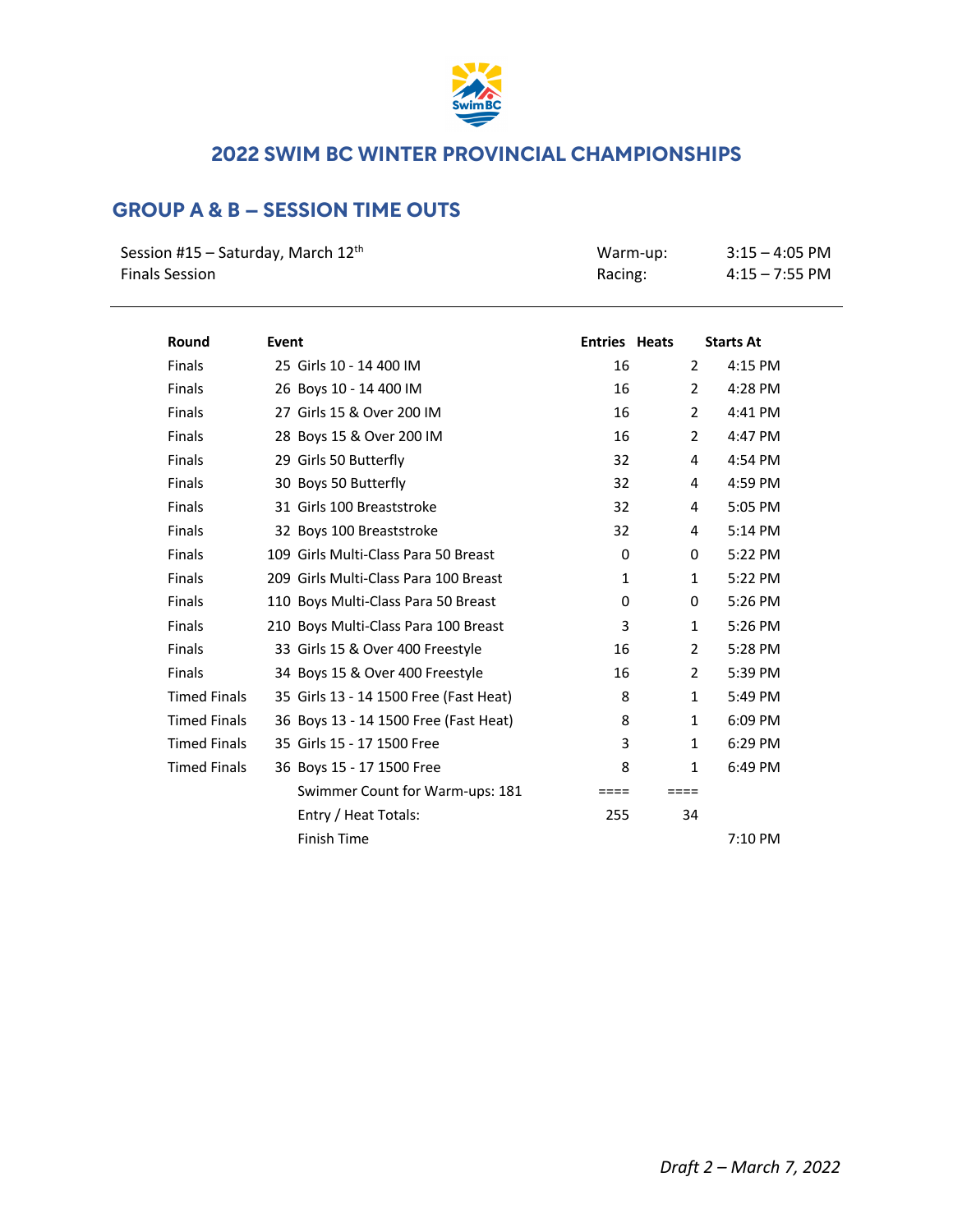

# **GROUP A – SESSION TIME OUTS**

| Session #16 – Sunday, March $13th$<br>Women West Pool |                                  | Warm-up:<br>Racing:  |                | $11:00 - 11:50$ AM<br>$12:00 - 1:37$ PM |                   |
|-------------------------------------------------------|----------------------------------|----------------------|----------------|-----------------------------------------|-------------------|
| Round                                                 | Event                            | <b>Entries Heats</b> |                |                                         | <b>Starts At</b>  |
| Prelims                                               | 37 Girls 50 Freestyle            | 87                   | 11             |                                         | 12:00 PM          |
| Prelims                                               | 39 Girls 200 Backstroke          | 66                   | 9              |                                         | 12:11 PM          |
| Prelims                                               | 41 Girls 100 Butterfly           | 57                   | 8              |                                         | 12:42 PM          |
| Prelims                                               | 43 Girls 10 - 14 200 IM          | 53                   | 7              |                                         | 12:55 PM          |
| Finals                                                | 73 Girls 4 X 200 Freestyle Relay | 16                   | $\overline{2}$ |                                         | 1:18 PM           |
|                                                       | Swimmer Count for Warm-ups: 146  | ====                 | ====           |                                         |                   |
|                                                       | Entry / Heat Totals:             | 279                  | 37             |                                         |                   |
|                                                       | <b>Finish Time</b>               |                      |                |                                         | 1:37 PM           |
| Session #17 – Sunday, March $13th$                    |                                  | Warm-up:             |                | $11:00 - 11:50$ AM                      |                   |
| Men East Pool                                         |                                  | Racing:              |                |                                         | $12:00 - 1:35$ PM |
| Round                                                 | Event                            | <b>Entries Heats</b> |                |                                         |                   |
| Prelims                                               | 38 Boys 50 Freestyle             | 99                   |                | <b>Starts At</b><br>12:00 PM<br>13      |                   |
| Prelims                                               | 40 Boys 200 Backstroke           | 55                   |                | 7                                       | 12:13 PM          |

Prelims 42 Boys 100 Butterfly 100 12:36 PM Prelims 44 Boys 10 - 14 200 IM 38 5 12:50 PM Finals 74 Boys 4 X 200 Freestyle Relay 18 18 3 1:06 PM Swimmer Count for Warm-ups: 159 ==== ==== Entry / Heat Totals: 275 37

Finish Time 1:35 PM